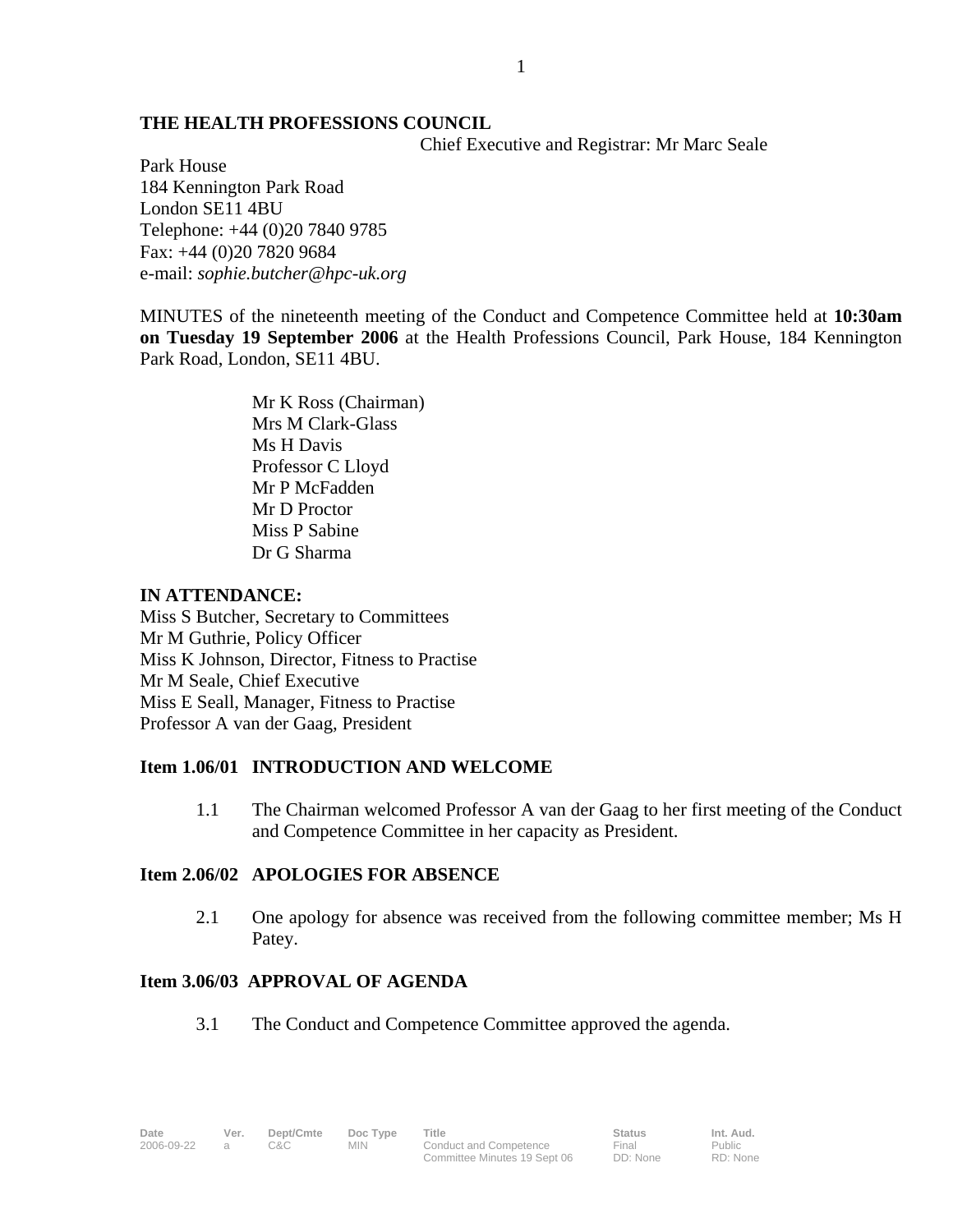# **Item 4.06/04MINUTES OF THE CONDUCT AND COMPETENCE COMMITTEE COMMITTEE MEETING HELD ON THURSDAY 20 APRIL 2006**

4.1 It was agreed that the minutes of the eighteenth meeting of the Conduct and Competence Committee be confirmed as a true record and signed by the Chairman.

# **Item 5.06/05 MATTERS ARISING**

5.1 The Committee agreed that the matters arising were all items on the agenda.

# **Item 6.06/06 CHAIRMAN'S REPORT**

6.1 The Chairman had nothing to report.

# **Item 7.06/07 DIRECTOR OF FITNESS TO PRACTISE REPORT**

- 7.1 The Committee received a report on the work of the Fitness to Practise department.
- 7.2 The Committee noted that the striking off sanction had been used regularly since the last meeting of the Committee. Further details regarding what the cases involved would be provided at the next meeting. The overall workload had increased for the fitness to practise team and four temporary members of staff had been employed to fix hearings.

# **Action : KJ – 22 November 2006**

7.3 The Committee discussed the need to define what a serious allegation was and when an interim order was applied for. The Committee further discussed the usage of conditions of practice orders and their usage in review hearings. The Director of Fitness to Practise would provide the Committee with a report on review outcomes at the next committee meeting.

# **Action: KJ – 22 November 2006**

- 7.4 The committee noted that 3 applicants had been denied registration through the health and character process.
- 7.5 It was noted that the first appeal against a registration appeal had been received. The protection of title and allegations policy would both be reviewed by Council at its meeting in December.
- 7.6 Meetings had taken place with a number of ambulance trusts regarding the effective exchange of information.

2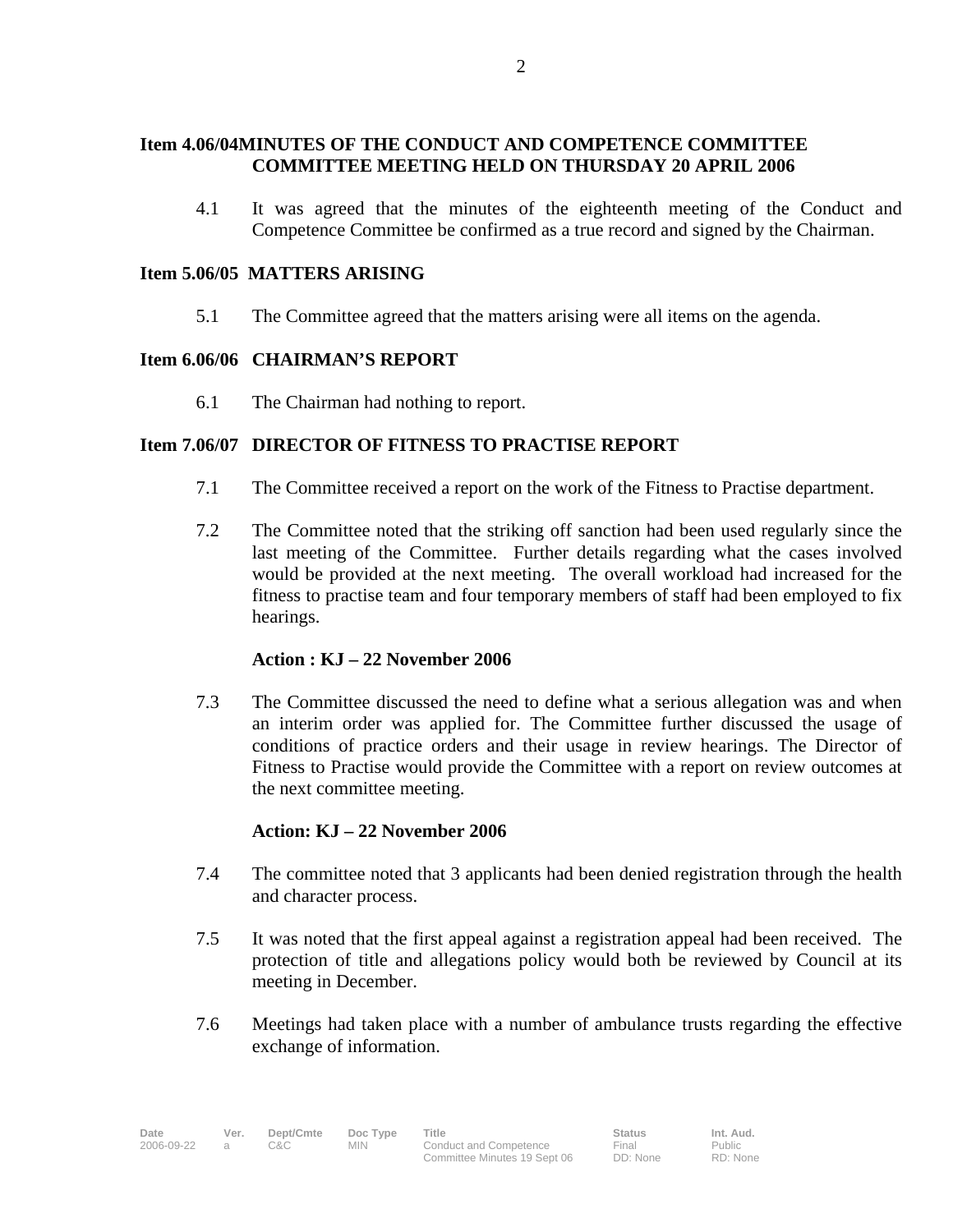7.7 A legal assessor and panel review day would be held in October 2006 and feedback given to the Committee at their next meeting in November 2006.

# **Action: KJ – 22 November 2006**

7.8 The Committee agreed that due to the increasing workload it was incumbent upon it to monitor the resources available.

# **Item8.06/08 DISCUSSION OF STRATEGY**

8.1 The Committee discussed the overarching principles which would inform the Committees strategic plan. (Please see attached notes for your information).

# **Item9.06/09 FITNESS TO PRACTISE WORK PLAN AND PROCESS REPORT**

- 9.1 The Conduct and Competence Committee received a paper from the Director of Fitness to Practise for discussion.
- 9.2 The Committee noted that the workplan would be undertaken in stages with continued implementation well into the next financial year.
- 9.3 The fitness to practise work load was expanding. Up to 250 hearings had been scheduled for 2006/2007. The Committee noted that a review of staffing requirements and the structure of the department was under way. Legal fees accounted for up to 50% of the ftp budget therefore HPC needed to ensure that the financial requirements of the department for 2007/2008 were catered for adequately.
- 9.4 A key priority of the workplan was to invest in the training of the department. There were currently 13 staff members which was anticipated to increase next year. Team meetings were used as an opportunity to review sections of the HPC legislation and the ftp team were also being encouraged to complete a BTEC Level 5 Advanced Professional Certificate in Investigative Practice from Edexcel, the National Awarding Body.
- 9.5 The department were due to be audited on the 8 January 2007. The auditors would be looking to review key areas of risk.
- 9.6 The ftp team were currently reviewing the protocols in place for the HPC website and best practice in communication in the fitness to practise area.
	- Practice notes
	- witness support provisions
	- ensuring accessibility of the fitness to practise process;
	- the prosecutions policy;
	- freedom of information provisions;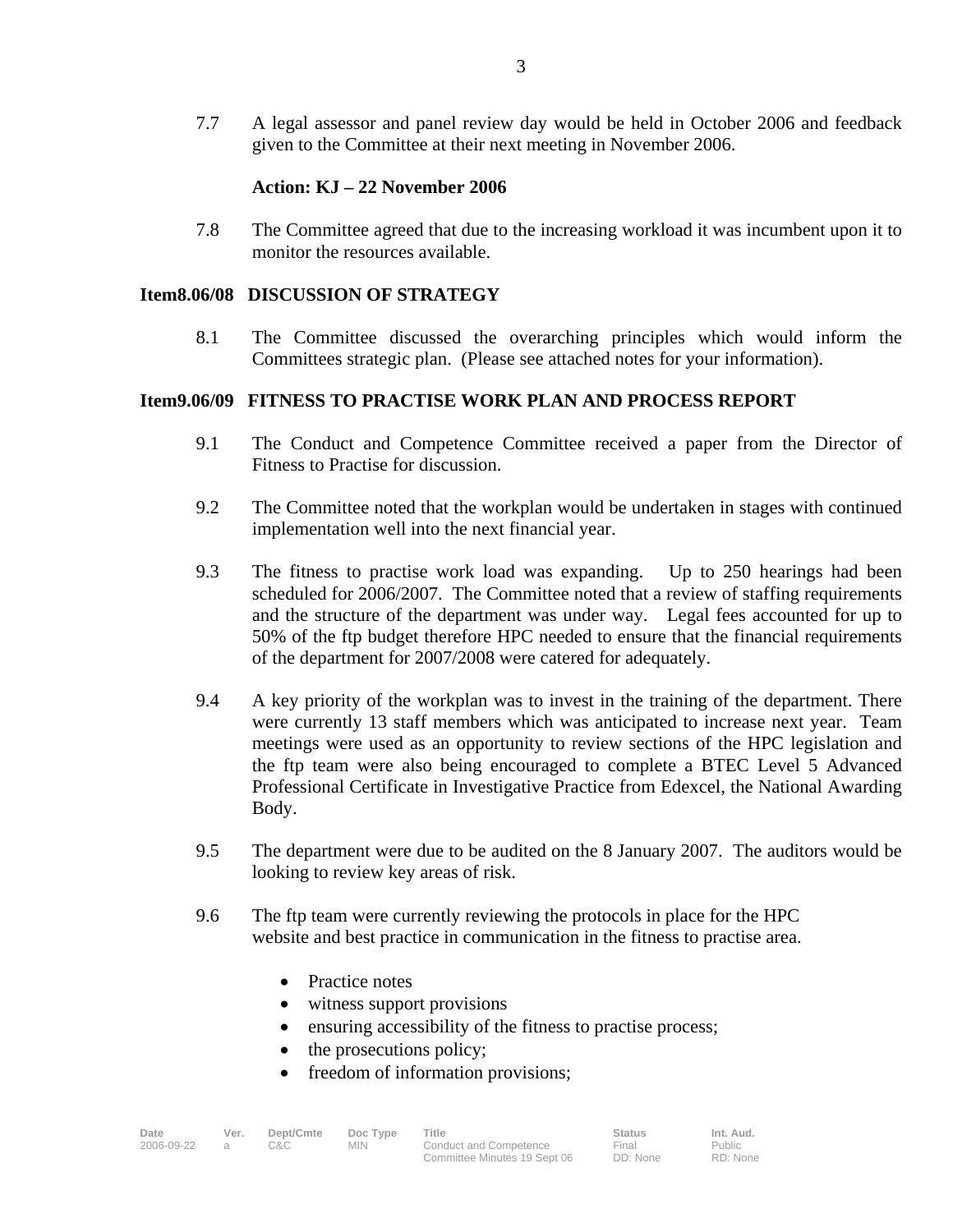- service level agreements with Kingsley and Napley;
- Risk profiling.
- 9.7 The Committee were in agreement that with an expanding ftp workload, prioritisation should be given to the immediate issues which would affect the department in the year ahead. The communications strategy was identified as a key priority for building continued effective relationships with HPC's stakeholders. The ftp trends analysis was embedded into the workplan and was something which the Committee was keen to initiate.
- 9.8 The Director of Fitness to Practise would provide an updated workplan which factored in the value attached to the outcome of undertaking some priorities first over others. Overall the workplan was envisaged to be a work in progress for the next 2-3 years.

#### **Action: KJ –22 November 2006**

# **Item 10.06/10 STANDARDS OF CONDUCT, PERFORMANCE AND ETHICS REVIEW**

- 10.1 The Committee received a paper from the Policy Officer for discussion/approval.
- 10.2 The Conduct and Competence Committee would provide the lead on the review of the Standards of Conduct, Performance and Ethics (SCPE) whilst taking into account feedback obtained from the other fitness to practise committee's. The Committee noted that no significant changes were warranted to the Standards following a review of changes in legislation. Other regulators such as the Nursing and Midwifery Council (NMC), the General Medical Council (GMC) and the Royal Pharmaceutical Society (RPS) were also reviewing their codes of conduct and united in the view that the Standards should be easy to understand with overarching principles that informed them.
- 10.3 The Committee agreed that clarification was needed in the introduction about how a registrant could meet their standards with the assistance of their professional bodies.
- 10.4 The Committee noted that the brackets had been omitted in Standard 4. Further clarification was needed on what constituted a minor motoring offence as it was too broad a definition.
- 10.5 It was found that the Standards were well used by panel members and panel Chairmen in Conduct and Competence cases. This information would be fed back to the Panel Chairmen at their review meeting.
- 10.6 The Committee agreed to the revision of the workplan which recommended the inclusion of more committee meeting dates to ensure that a thorough review of the Standards would be achieved. Time would also be allocated at the Council Away Day for further discussion of this topic.

| Date       | Ver. | Dept/Cmte | Doc Type | Title                        | <b>Status</b> | Int. Aud. |  |
|------------|------|-----------|----------|------------------------------|---------------|-----------|--|
| 2006-09-22 |      | C&C -     | MIN.     | Conduct and Competence       | Final         | Public    |  |
|            |      |           |          | Committee Minutes 19 Sept 06 | DD: None      | RD: None  |  |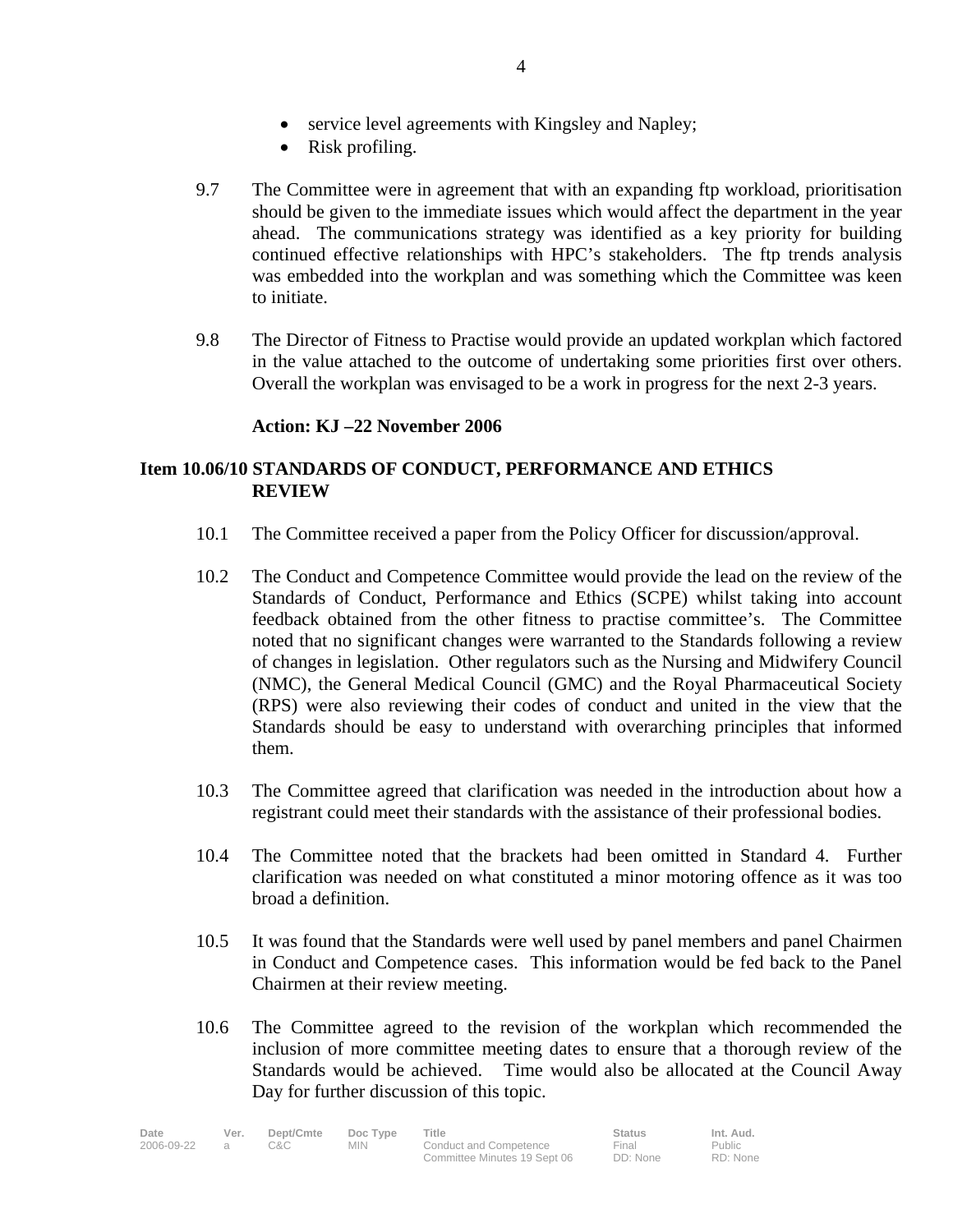- 10.7 The Committee noted that the review of the Standards was publicised on the HPC website, via a press release, a letter to the professional bodies and in the August 2006 newsletter. Feedback had been received and was being incorporated.
- 10.8 The Committee considered whether guidance should be issued on discrete areas of the Standards. Four potential topics had been identified; confidentiality, consent, medicines and prescribing and record keeping. The Committee noted that following an evaluation of these areas, the recommendation was that guidance should be produced on confidentiality and disclosure of information. This was based on the fact that a number of fitness to practise cases involved issues of personal data and the copying and removal of records. Data protection legislation would also need to be addressed as part of this. It was important that HPC had its own guidance to inform registrants and others about the HPC's standards. The Committee noted that there was a lot of guidance already produced on confidentiality but was happy to prioritise this in the first instance for issue as of year.
- 10.9 A first draft of guidance on confidentiality had been produced with case study examples that were profession specific. Further work was required on the incorporation of the Children's Act to address the distinction between parental viewpoints and a practitioner's. Certain clauses in guidance could be strengthened to prevent case outcomes that were problematic. Issues such as working from home and delegation issues were queries that had been received by the education department to date. Access to medical records and medical reports was identified for incorporation and could be included in the consultation with SCPE. A revised draft would be presented at the next meeting of the Committee identifying the most frequent case type.

# **Action: MG – 22 November 2006**

# **Item 11.06/11 HIGH COURT APPEALS**

- 11.1 The Committee received a paper for discussion from the Director of Fitness to Practise.
- 11.2 The Committee discussed an HPC case which had been referred by the Council for Healthcare Regulatory Excellence (CHRE). The case was referred as the decision to impose a caution order had been considered as unduly lenient. The case had been disposed of via a consent order. A reconvened panel of the Conduct and Competence Committee had now heard the remitted case. The panel imposed a suspension order for a period of 6 months. HPC incurred significant costs, as the organisation was ordered to pay all of CHRE's costs which amounted to £21,203.28 as well as legal costs of £16,003.74. The learning points from this case would be addressed at the panel members and Chairmen review day in October 2006.

Date Ver. Dept/Cmte Doc Type Title **Status** Status Int. Aud. 2006-09-22 a C&C MIN Conduct and Competence Committee Minutes 19 Sept 06

Final DD: None Public RD: None

5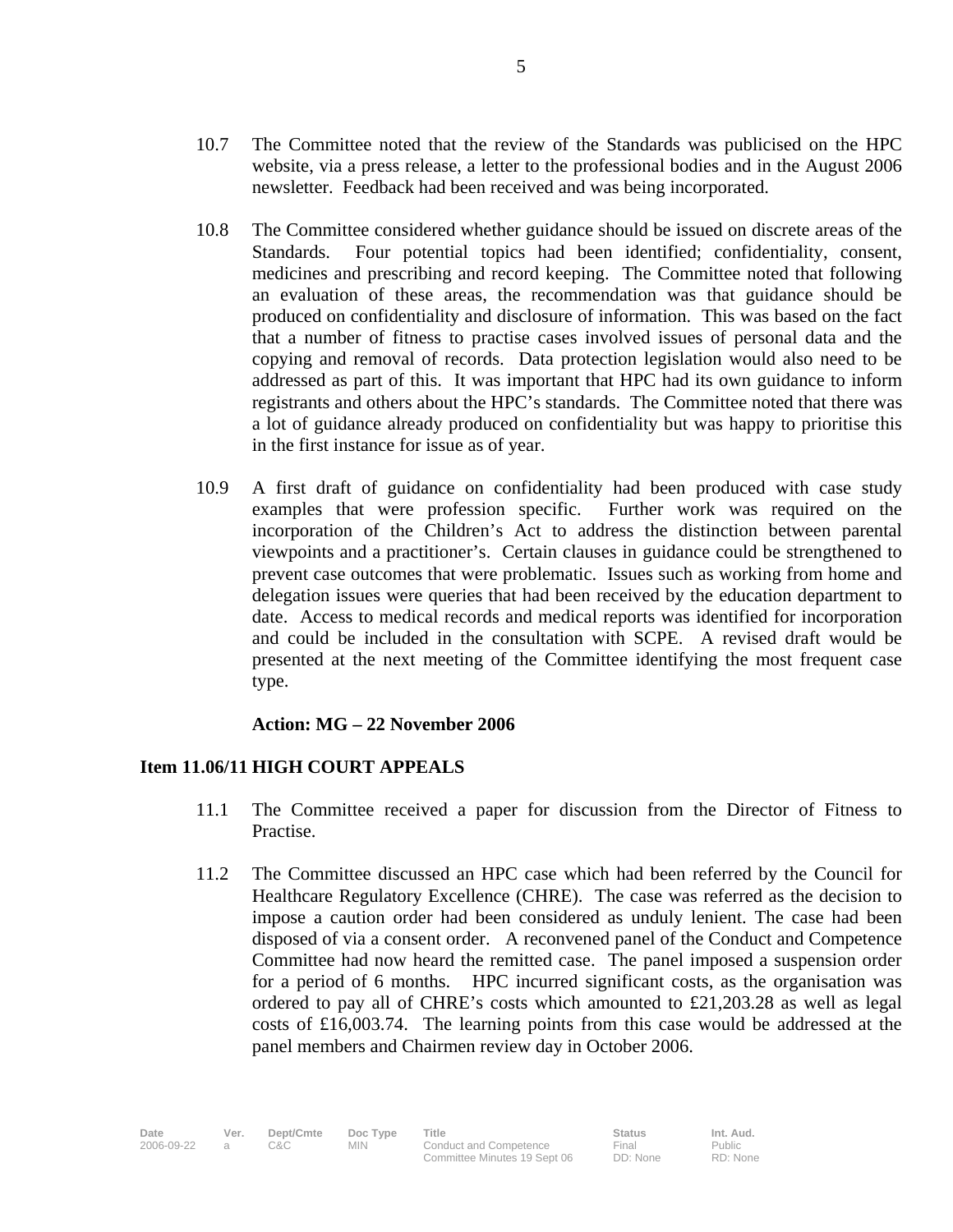# **Item 12.06/12 FITNESS TO PRACTISE BUDGET**

- 12.1 The Committee received a paper from the Director of Fitness to Practise to note.
- 12.2 The Committee reviewed the fitness to practise budget.

# **Item13.06/13 WITNESS QUESTIONNAIRE AND SERVICE LEVEL STANDARDS**

- 13.1 The Committee received a paper from the Director of Fitness to Practise for information.
- 13.2 The Committee noted that a witness questionnaire had been devised to review the procedures that had been put in place to date for the general support of witnesses. A review of appropriate service level standards had also been undertaken to ensure that HPC's ftp processes were clear, open and transparent. The ftp database was identified as a means by which service level standards could be tracked.

# **Item 14.06/14 REVIEW OF DOCUMENTATION 'WHAT HAPPENS IF A COMPLAINT IS MADE ABOUT ME' AND 'MAKING A COMPLAINT ABOUT A HEALTH PROFESSIONAL'**

- 14.1 The Committee received a paper from the Director of Fitness to Practise for information.
- 14.2 The Committee noted that a review of the documentation 'What happens if a complaint is made about me' and 'Making a complaint about a health professional' was to be undertaken in April 2007.

# **Action: KJ - April 2007**

#### **Item 15.06/15 ANY OTHER BUSINESS**

15.1 There was no other business.

# **Item 16.06/16 DATE & TIME OF NEXT MEETING**

16.1 The next meeting of the Conduct and Competence Committee would be held at 11:00am on Wednesday 22 November 2006.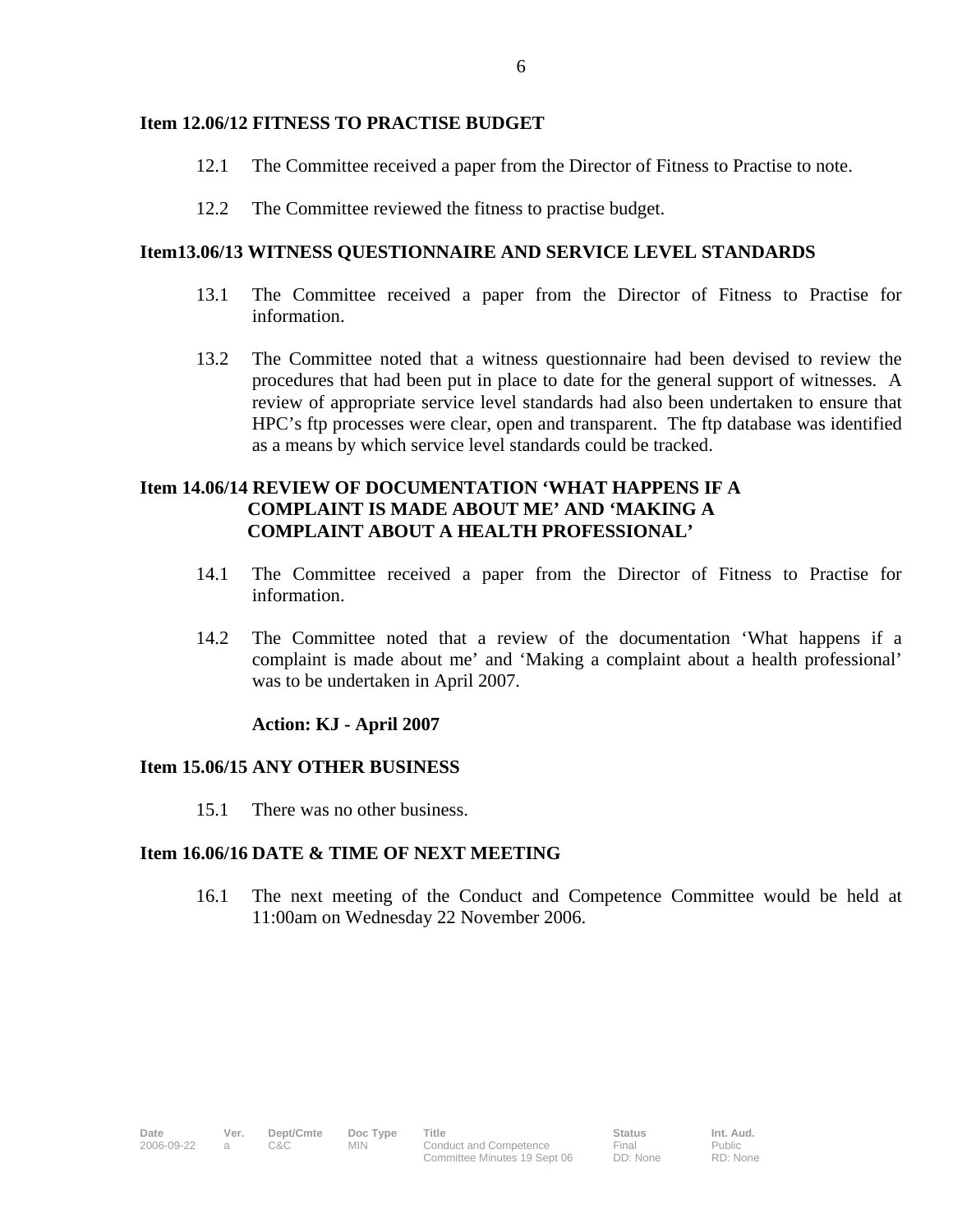# **Health Professions Council Conduct and Competence Committee – 22nd November 2006**

# **Strategy Discussion**

# **Introduction**

At the last meeting of the Conduct and Competence Committee, the Committee discussed the strategy and the direction of the Committee. The information that follows are the notes made by the Committee.

The Committee particularly focused its discussion around the three key areas of the HPC's strategic intent – improve, influence and promote. All of the below notes will form part of the development of the fitness to practise workplan for 2007/2008.

# **Foster and Donaldson**

The committee had a brief discussion about the recommendations of the two reports. Council further discussed the reports at its away day

# **Finance and Operational**

The Committee discussed the difficulties there were in effectively forecasting the budget required to run the fitness to practise function due its inherent reactive nature. They noted that the costs of running the ftp function were increasing.

# **Trends Analysis**

The committee discussed how a trends analysis could be used as an education tool and that the following areas could be looked at initially:

- Complaints type and complainant type
- Reviews the committee noted that the number of review hearings was increasing and discussed how such cases should be effectively handled
- When is a complaint made beginning or end of a career

The committee discussed how a trends analysis could aid the Council in communicating its role to its stakeholders – particularly to employers, the private sector and the public. It would aid in ensuring that complaints HPC was receiving were about fitness to practise, and that the HPC was the appropriate organisation to complain to.

A trends analysis would provide evidence to support anecdotal comments about the process, aid in ensuring accessibility and identify areas in the process that required improvement.

# **Other**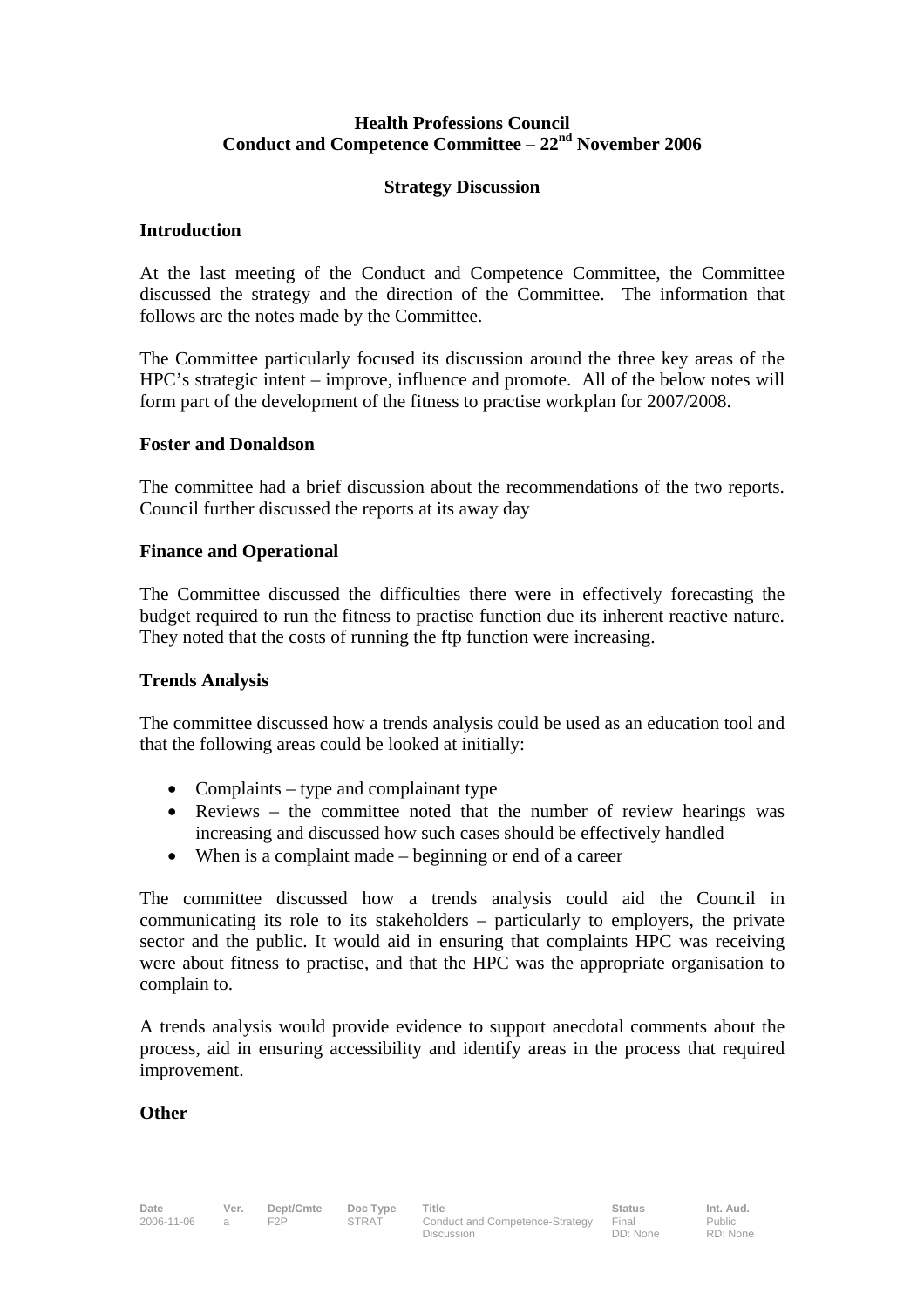The Committee also discussed the influence of the media and high court decisions on the fitness to practise process. They discussed how high court cases add to the cost of the FTP function.

The Committee noted the upcoming training programme for FTP in relation to the cost burden of running the FTP function, and identified how it was helpful to enhance the skills of existing staff.

# **Decision**

This document forms part of the minutes of the meeting that took place on  $20<sup>th</sup>$ September 2006. No decision is required

# **Background information**

The functions of the Conduct and Competence Committee are set out in Article 27 of the Health Professions Order 2001 and in The Health Profession Council (Practice Committees) (Constitution) Rules Order of Council 2003

The three fitness to practise committees received a paper in September 2005 on the role of Fitness to Practise Panels.

The trends analysis will form part of the work plan for 2007/2008 and will be considered in-line with the budget plan for that year.

Council discussed the Foster/Donaldson recommendations at its away day on  $4<sup>th</sup>$  and 5<sup>th</sup> October 2006. HPC's response to the report into non-medical regulation will be submitted on  $10^{th}$  November  $2006$ 

# **Resource implications**

Undertaking such a trends analysis will have a high time and resource impact on the fitness to practise department. It is important to ensure that such an analysis does not negatively impact the day-to-day operational demands of the Fitness to Practise department.

# **Financial implications**

# **Appendices**

Article 27 of the Health Professions Order 2001 The Health Profession Council (Practice Committees) (Constitution) Rules Order of Council 2003 Notes of the Strategy Discussion from the Investigating Committee of 14<sup>th</sup> September 2006

# **Date of paper**

 $6<sup>th</sup>$  November 2006

Final DD: None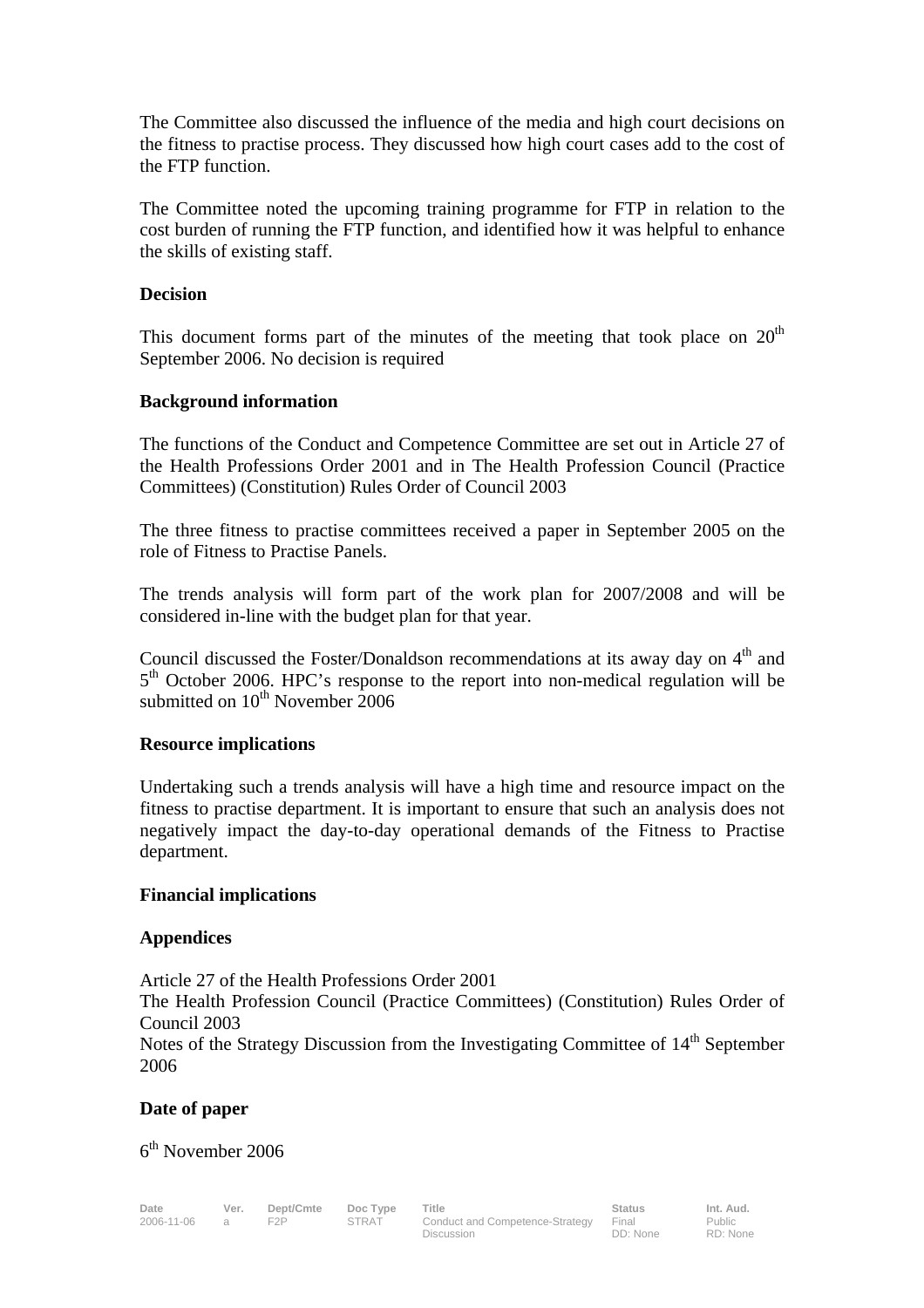Date Ver. Dept/Cmte Doc Type Title **Status** Status Int. Aud. 2006-11-06 a F2P STRAT Conduct and Competence-Strategy Discussion

Final DD: None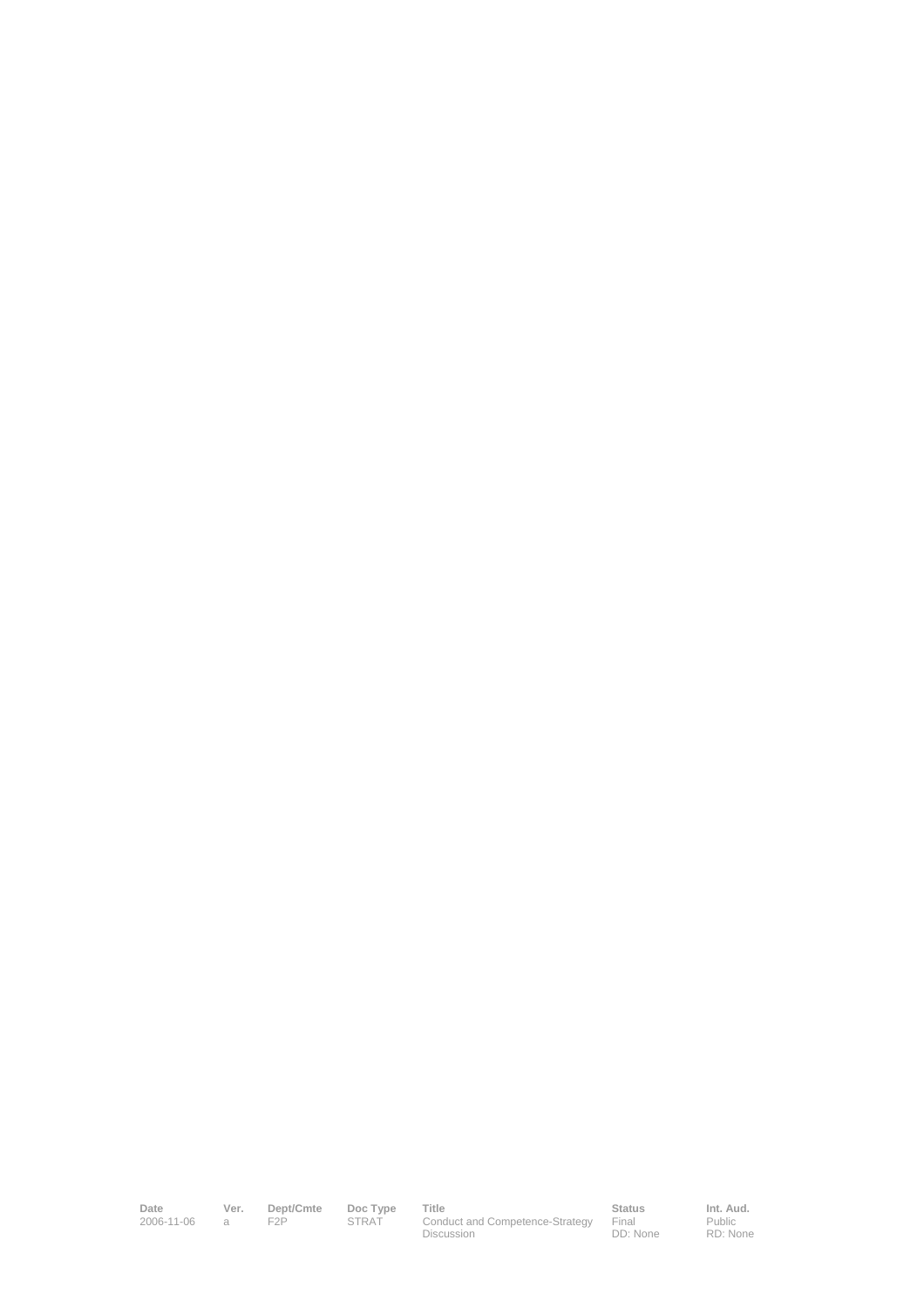The Conduct and Competence Committee 27. The Conduct and Competence Committee shall -

(a) having consulted the other Practice Committees as it thinks appropriate, advise the Council (whether on the Council's request or otherwise) on -

(i) the performance of the Council's functions in relation to standards of conduct, performance and ethics expected of registrants and prospective registrants,

(ii) requirements as to good character and good health to be met by registrants and prospective registrants, and

(iii) the protection of the public from people whose fitness to practise is impaired; and

(b) consider -

(i) any allegation referred to it by the Council, Screeners, the Investigating Committee or the Health Committee, and

(ii) any application for restoration referred to it by the Registrar.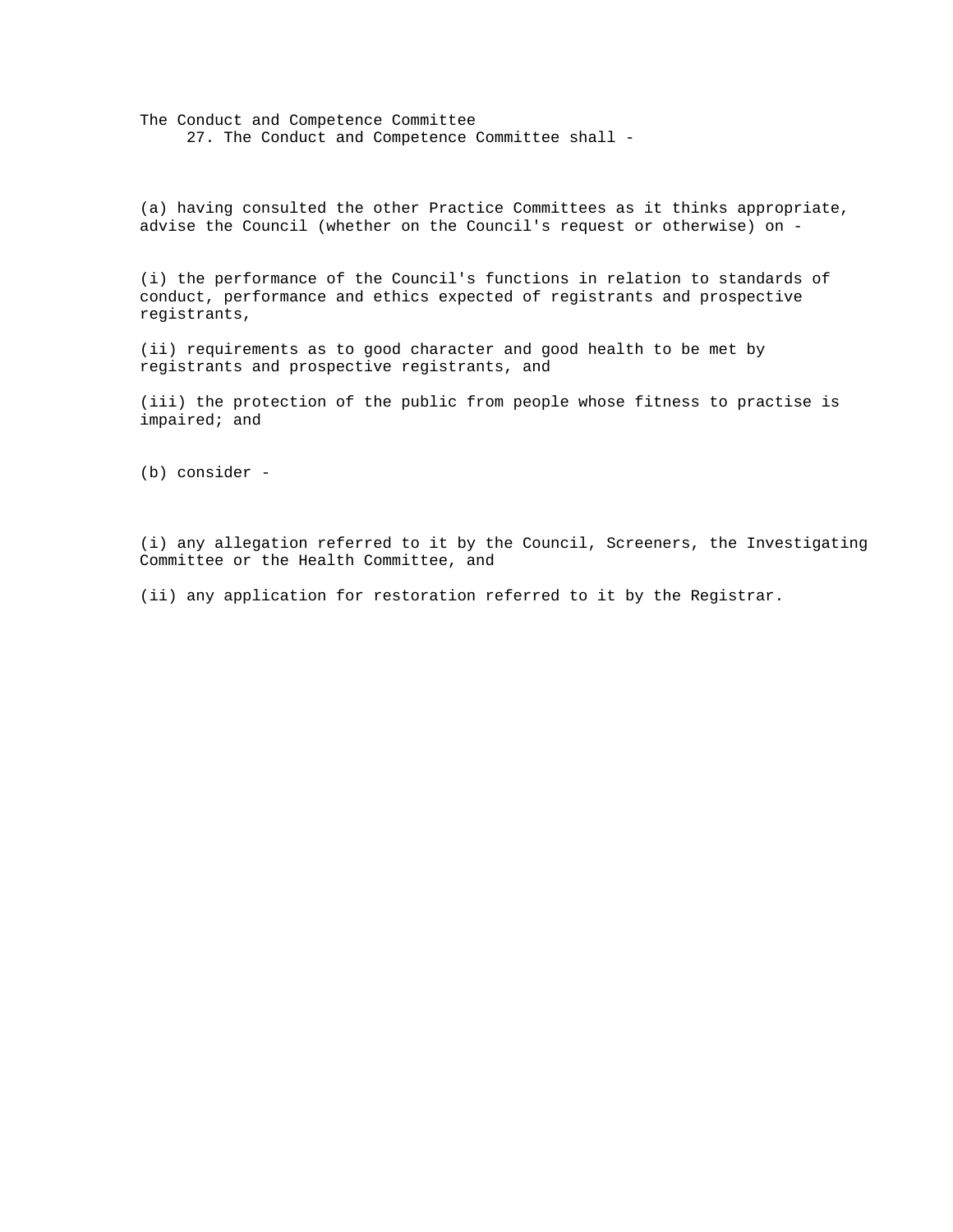# **Health Professions Council**  Investigating Committee –  $16^{th}$  November 2006

# **Strategy Discussion**

# **Introduction**

At the last meeting of the Investigating Committee, the Committee discussed the strategy and the direction of the Committee. The information that follows are the notes made by the Committee.

The Committee particularly focused its discussion on its monitoring and review function, and considered the number of Fitness to Practise Committees. All of the below notes will form part of the development of the fitness to practise workplan for 2007/2008.

# **Monitoring and Reviewing**

It was felt that a high-level analysis of cases that have been considered would assist the committee in producing, reviewing and developing guidelines for the panels that made case to answer decisions.

The Committee also discussed looking at the trends which related to the professions of the registrants considered by fitness to practise panels, and also trends in the decision making. This information would both aid consistency in decision making and identify areas which were frequently considered.

However, the Committee did identify that it was important to discuss what would be done with the outcome of the trends analysis when it was produced.

The committee identified the following areas as important:

- linking with the communications strategy in order to communicate lessons learnt (including communicating areas of concern to employers and to registrants;
- consistency in decision making;
- a trends analysis was also important to ensure public and patient confidence, and engender trust in the regulatory process;
- ensuring that the panels acting on behalf of the committee address the evidential test. This is key to ensuring consistency and fairness in decision making; and
- providing clearer information on what cases are employer rather than regulatory matters.

The Committee also discussed the use of internal tools when undertaking its monitoring function. The tools identified were as follows: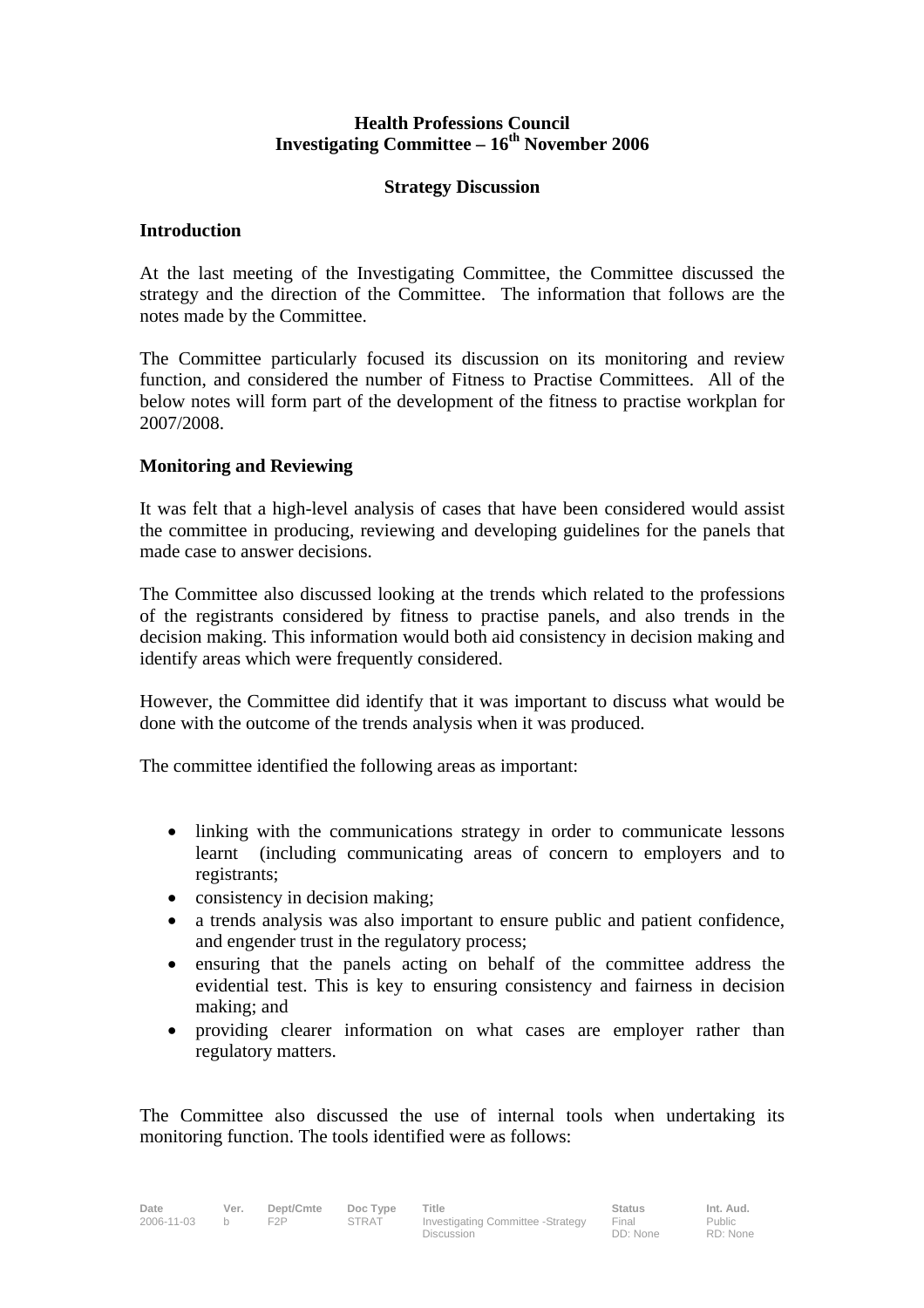- issues identified through the HPC's ISO registration; and
- challenges identified via case management, operational areas or in the allegations process.

It was discussed whether the Director of Fitness to Practise's report should be used to identify case management concerns.

In relation to case management issues, the committee discussed how it was important to monitor Fitness to Practise case management issues, and for the Committee to be assured that operational case management problems are properly addressed.

It had already been identified that work needed to be done to further improve the accessibility of the fitness to practise process.

# **Protection of Title**

The Committee discussed the need to continually review this function and whether there were recurring issues that needed to be addressed

# **One Fitness to Practise Committee**

The Committee discussed the practicalities of the existence of three separate fitness to practise committees and proposed a joint meeting of all three fitness to practise committees to discuss matters of mutual concern.

#### **Decision**

This document forms part of the minutes of the meeting that took place on  $14<sup>th</sup>$ September 2006. No decision is required

#### **Background information**

The functions of the Investigating Committee are set out in Article 27 of the Health Professions Order 2001 and in The Health Profession Council (Practice Committees) (Constitution) Rules Order of Council 2003

The review of the prosecutions policy is in the Fitness to Practise work plan as previously seen by all three Fitness to Practise Committees.

The three fitness to practise committees received a paper in September 2005 on the role of Fitness to Practise Panels.

The trends analysis will form part of the work plan for 2007/2008 and will be considered in-line with the budget plan for that year.

#### **Resource implications**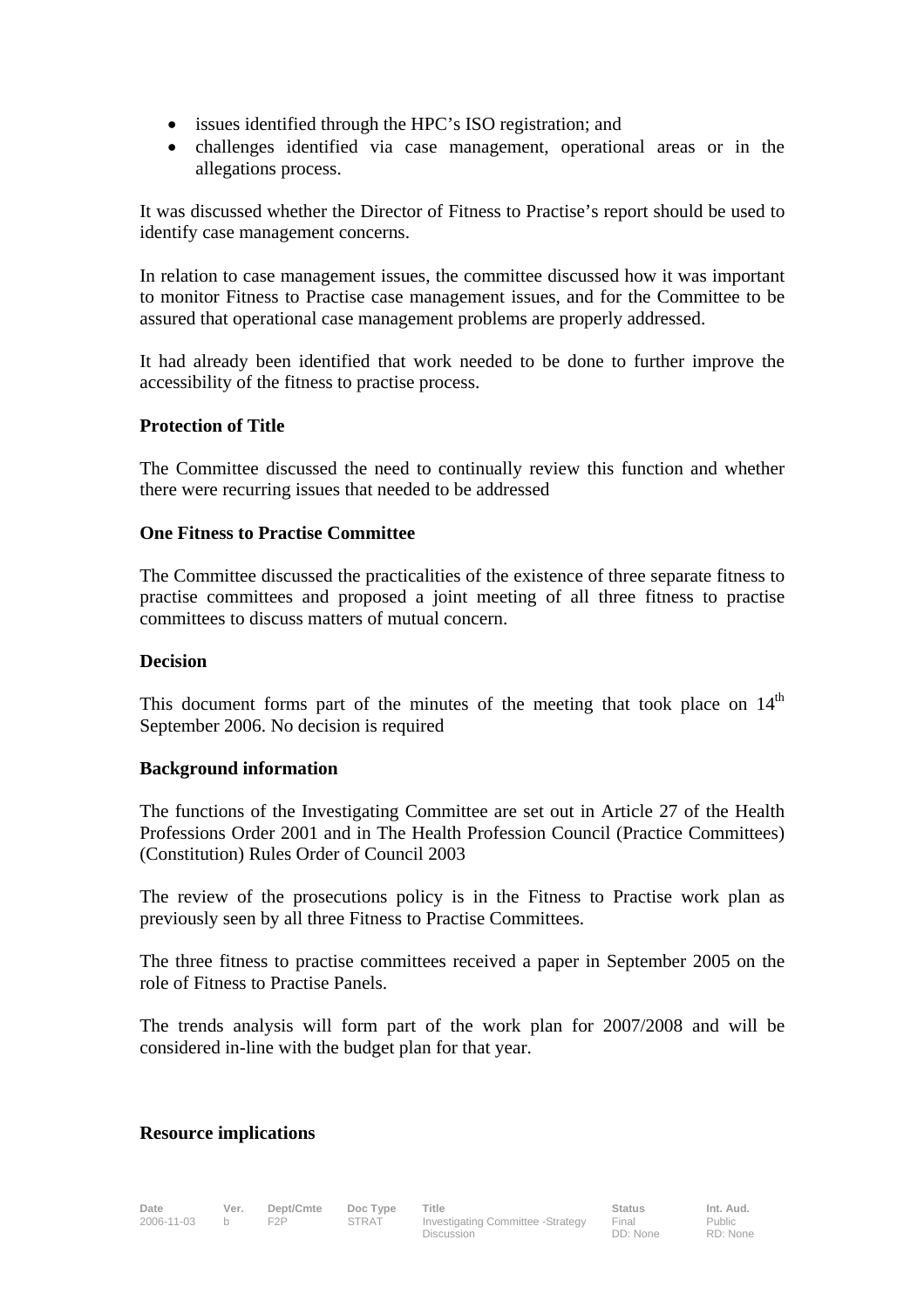Undertaking such a trends analysis will have a high time and resource impact on the fitness to practise department. It is important to ensure that such an analysis does not negatively impact the day-to-day operational demands of the Fitness to Practise department.

# **Financial implications**

# **Appendices**

Article 27 of the Health Professions Order 2001 The Health Profession Council (Practice Committees) (Constitution) Rules Order of Council 2003

# **Date of paper**

2<sup>nd</sup> November 2006

Date Ver. Dept/Cmte Doc Type Title **Status** Status Int. Aud. Date Ver. Dept/Cmte Doc Type Title<br>2006-11-03 b F2P STRAT Investigating Committee -Strategy Discussion

Final DD: None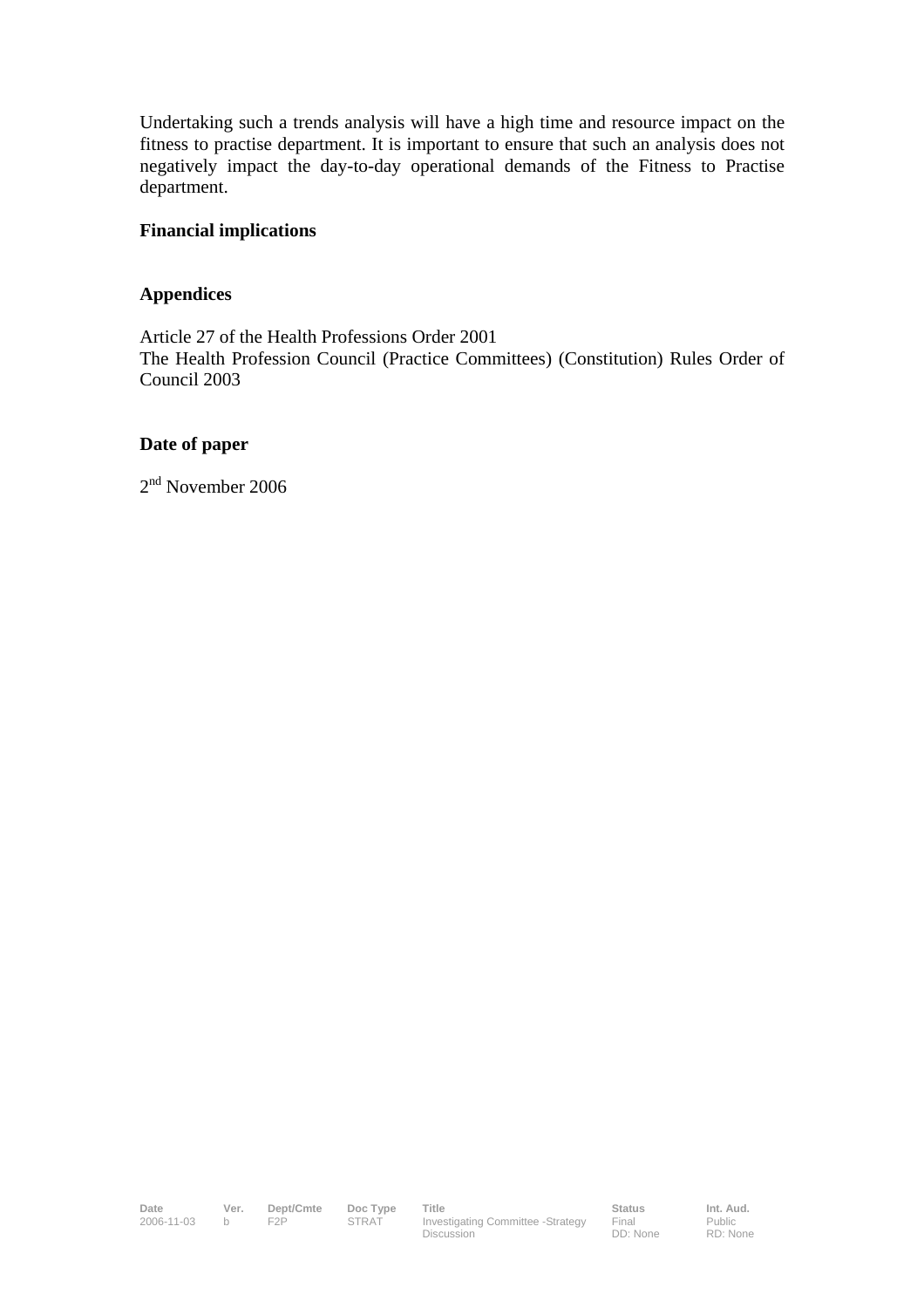

# **The Health Professions Council (Practice Committees) (Constitution) Rules 2003**

# **CONSOLIDATED TEXT**

# **incorporating amendments made up to 1st January 2006**

This consolidated legislation has been produced for internal use by the Health Professions Council. It is not an official legislative text and readers must consult an authoritative version of the legislation for the purpose of interpreting or applying the law.

This document contains Crown Copyright material which is reproduced with the permission of the Controller of HMSO and the Queen's Printer for Scotland.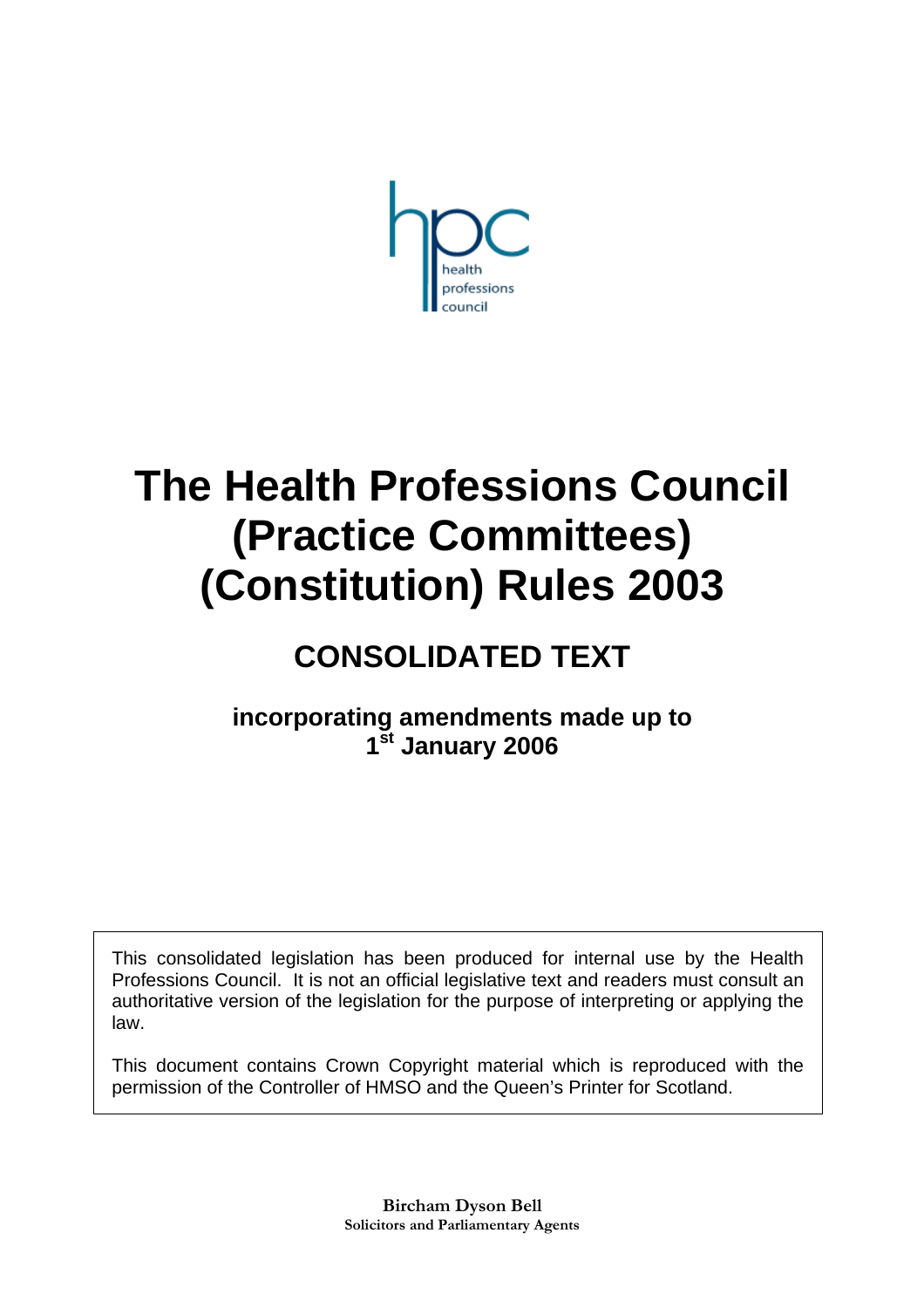# **THE HEALTH PROFESSIONS COUNCIL (PRACTICE COMMITTEES) (CONSTITUTION) RULES 2003**

The Health Professions Council, in exercise of its powers under paragraph 18 of Schedule 1 to the Health Professions Order 2001 and of all other powers enabling it in that behalf and after consulting in accordance with article 41(3) of that Order, hereby makes the following rules:

### **Citation and commencement**

1. These Rules may be cited as the Health Professions Council (Practice Committees) (Constitution) Rules 2003 and shall come into force on 23rd May 2003.

### **Interpretation**

2. In these Rules "the Order" means the Health Professions Order 2001.

…<sup>1</sup>

### **Membership**

3. The members of a Practice Committee shall be appointed by the Council in accordance with paragraph 19 of Schedule 1 to the Order and a Practice Committee shall consist of not less than nine members.

# **Chairman**

4. The Council shall appoint from among its members a Chairman for each Practice Committee, and may appoint another member of the Committee to be its Deputy Chairman to act as chairman in the Chairman's absence.

#### **Tenure**

 $\overline{a}$ 

5. - *(1) A member of a Practice Committee shall serve—* 

- *(a) for a period of two years; or*
- *(b) if he is also a member of the Council, until any earlier date on which he ceases to be a member of the Council.*<sup>2</sup>

(2) A member of a Practice Committee may resign at any time by notice in writing addressed to the Registrar.

<sup>1</sup> deleted by the Health Professions Council (Practice Committees and Registration) (Amendment) Rules 2005, rule  $3(1)$ 

substituted by the Health Professions Council (Practice Committees and Registration) (Amendment) Rules 2005, rule 3(2)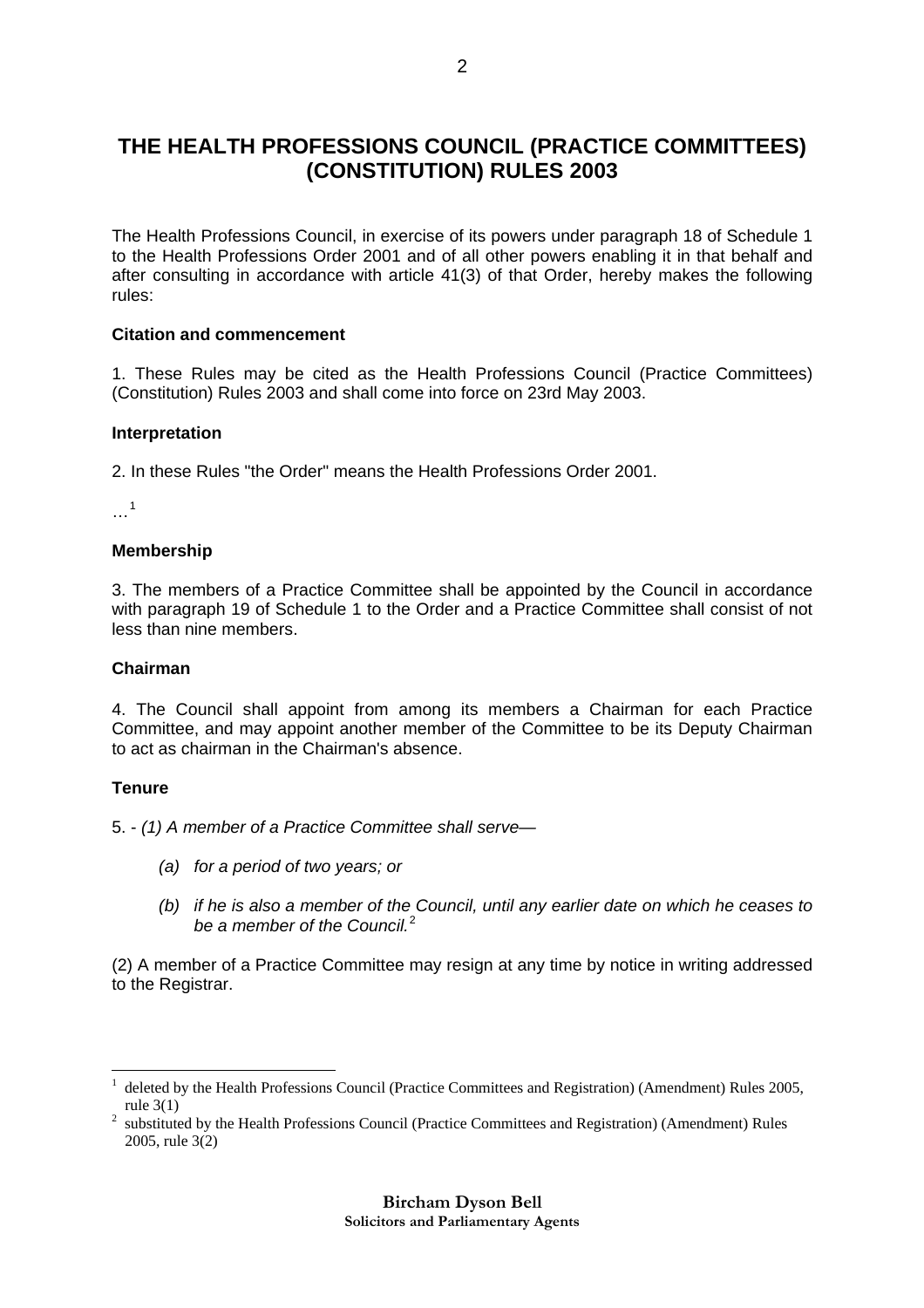(3) The Council may remove a person from office as a member of a Practice Committee

- (a) for a serious and persistent deficiency in his attendance, conduct or performance at meetings of the Committee;
- (b) if he is a member of the Committee by virtue of his being a registered professional and he:
	- (i) ceases to be wholly or mainly engaged in the practice, teaching or management of the relevant profession or in research in those fields, or
	- (ii) ceases to be registered in the part of the register relating to that profession; or
- (c) if he is a member of the Committee by virtue of his being a registered medical practitioner and he ceases to be so registered.

### **Vacancies**

6. Where a person ceases to be a member of a Practice Committee the Council may fill the vacancy and the person appointed shall serve for the remainder of the term of the member he has replaced.

#### **Standards for members**

7. - (1) A member of a Practice Committee shall—

- (a) attend all meetings of the Committee unless there is good reason for him being unable to do so;
- (b) prepare for any meeting of the Committee by reading the agenda and any papers issued by the Committee or the Council which are relevant to any subject to be considered at that meeting; and
- (c) if he will not be attending a meeting of the Committee, take all reasonable steps to give advance warning of his absence to the Chairman.

(2) A member of a Practice Committee shall undertake education and training provided or organised by the Council from time to time so that he is properly informed about his responsibilities and, in particular, shall receive training in—

- (a) the functions of the Council, and the role of the Committee and its place in the work of the Council;
- (b) the effective conduct of proceedings by the Committee; and
- (c) the discharge by the Committee of its functions under Part V of the Order (fitness to practise) including the principles of natural justice, human rights and Community law.